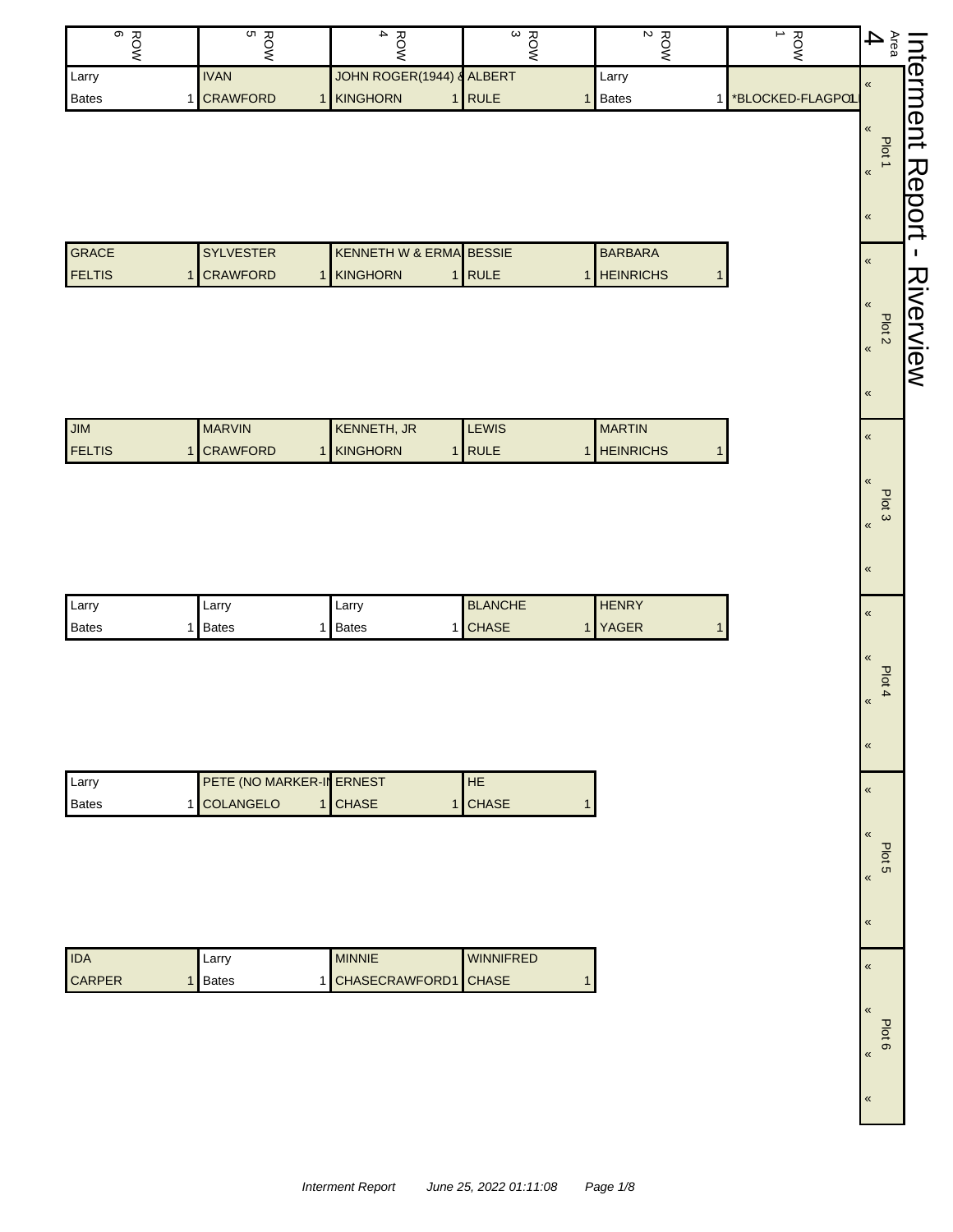| $\infty$<br>ហ<br>ROW<br>ROW | $\overline{\phantom{a}}$<br>ROW | $\omega$<br>ROW | $\frac{ROW}{2}$ | ∸<br><b>ROW</b> | 4<br>eg<br>0                  | nte∣                    |
|-----------------------------|---------------------------------|-----------------|-----------------|-----------------|-------------------------------|-------------------------|
| M. ALBERTA<br>Larry         | <b>BETTY</b>                    | Larry           |                 |                 | $\pmb{\langle} \pmb{\langle}$ |                         |
| <b>JERGENSEN</b><br>1 Bates | <b>RACKHAM</b><br>1             | <b>Bates</b>    |                 |                 |                               | $\overline{\mathsf{B}}$ |
|                             |                                 |                 |                 |                 | $\alpha$                      | ent                     |
|                             |                                 |                 |                 |                 | Plot                          |                         |
|                             |                                 |                 |                 |                 | 25<br>$\,\,\ll$               | 刀                       |
|                             |                                 |                 |                 |                 |                               | $\mathbf \Phi$          |
|                             |                                 |                 |                 |                 | $\,\,\ll$                     | Õ                       |
| ELI                         | Larry                           | Larry           |                 |                 |                               | ユ                       |
| Larry                       |                                 |                 |                 |                 | $\pmb{\ll}$                   |                         |
| <b>JERGENSEN</b><br>1 Bates | <b>Bates</b><br>1               | <b>Bates</b>    |                 |                 |                               | ス                       |
|                             |                                 |                 |                 |                 | $\sqrt{ }$                    |                         |
|                             |                                 |                 |                 |                 | <b>Plot 26</b>                | O<br>J                  |
|                             |                                 |                 |                 |                 | $\,\,\ll$                     |                         |
|                             |                                 |                 |                 |                 |                               | View                    |

«

«

«

«

«

«

«

«

«

«

«

«

«

«

Plot 27 «

Plot 28 «

Plot 29 «

Plot 30

| 1 ELI            | Larry        | ∟arrv        | Larry          |
|------------------|--------------|--------------|----------------|
| <b>JERGENSEN</b> | <b>Bates</b> | <b>Bates</b> | 1 <b>Bates</b> |

| I Larry      | Larry        | <b>Myrtle</b>   | Larry        |
|--------------|--------------|-----------------|--------------|
| <b>Bates</b> | <b>Bates</b> | <b>Williams</b> | <b>Bates</b> |

|                                   | Fave | Larry | Larry          |
|-----------------------------------|------|-------|----------------|
| <b>*BLOCKED-TREE</b> 1 VanLeenwen |      | Bates | <b>I</b> Bates |

|                                 | <b>REY</b> | <b>Larry</b> |  |
|---------------------------------|------------|--------------|--|
| <b>BLOCKED-TREE 1 JERGENSEN</b> |            | <b>Bates</b> |  |

|                             | . Larry | Larry   |
|-----------------------------|---------|---------|
| <b>BLOCKED-TREE</b> 1 Bates |         | 1 Bates |

| <b>Interment Report</b> | June 25, 2022 01:11:08 | Page 2/8 |
|-------------------------|------------------------|----------|
|                         |                        |          |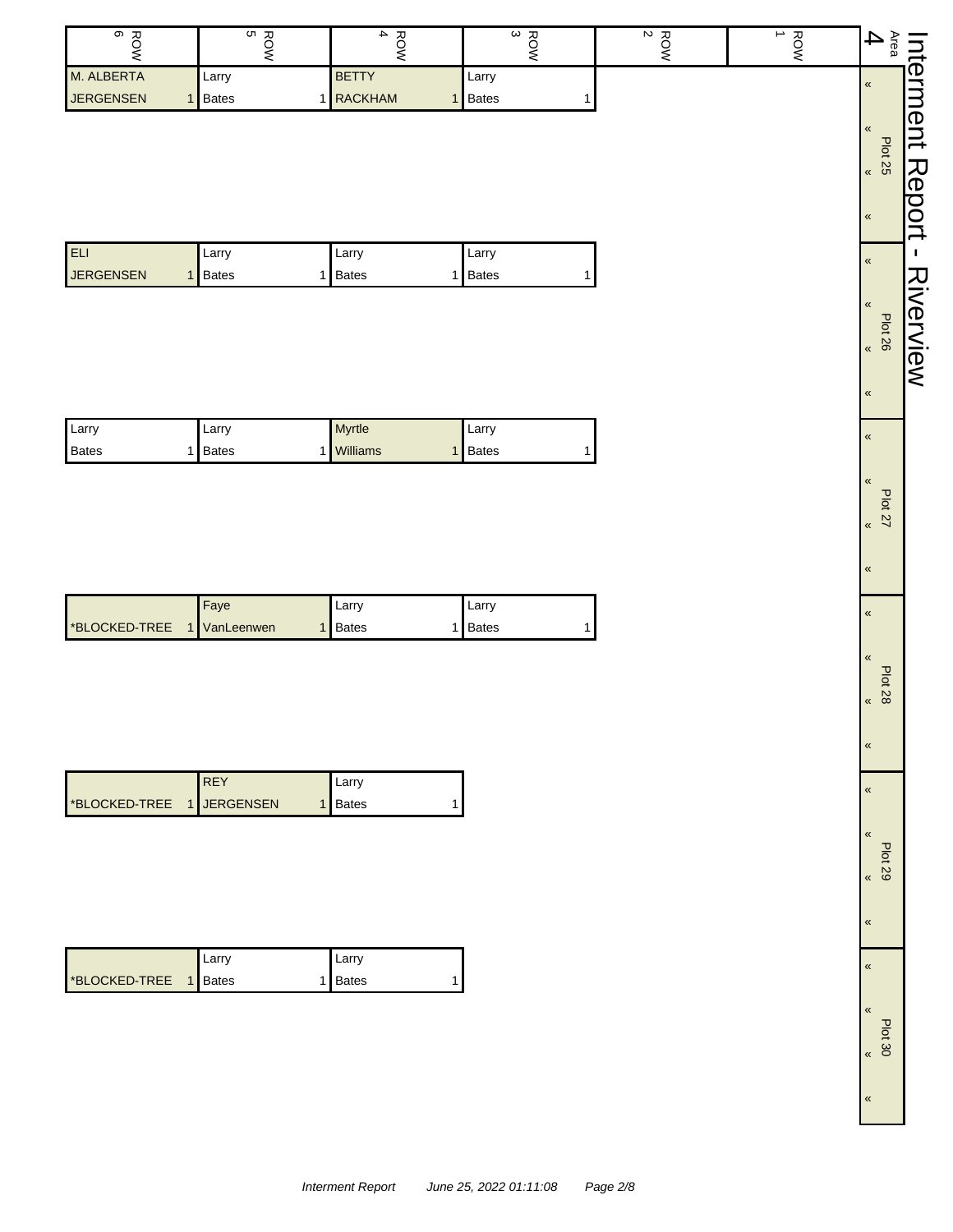|                                                                |                                                        | $\frac{1}{2}$                            | $\frac{1}{8}$                               | ဖ<br>ROW                               | $\vec{o}$<br>ROW    | $rac{1}{2}$ | $\frac{R}{2}$ |
|----------------------------------------------------------------|--------------------------------------------------------|------------------------------------------|---------------------------------------------|----------------------------------------|---------------------|-------------|---------------|
|                                                                |                                                        | Larry<br><b>Bates</b><br>1               | <b>CLYDE</b><br>1 MAYCOCK<br>1 <sup>1</sup> | Larry<br>Bates                         |                     |             |               |
| Interment Report - Riverview<br>Area <b>Plot 1</b><br>4 Plot 1 |                                                        |                                          |                                             |                                        |                     |             |               |
|                                                                |                                                        | <b>DOROTHY</b>                           | Larry                                       | Larry                                  |                     |             |               |
|                                                                | $\pmb{\kappa}$                                         | $1$ FIFE<br>1                            | 1 Bates                                     | <b>Bates</b>                           |                     |             |               |
|                                                                | $\pmb{\kappa}$                                         | <b>VERNON</b><br>$1$ FIFE<br>1           | Larry<br>1 Bates                            | Larry<br><b>Bates</b>                  |                     |             |               |
|                                                                | $\pmb{\kappa}$<br>Plot 3<br>$\pmb{\ll}$<br>$\pmb{\ll}$ |                                          |                                             |                                        |                     |             |               |
|                                                                |                                                        | Larry                                    |                                             | <b>ELIZABETH(NO MARK ERIFPER BOOK)</b> |                     |             |               |
|                                                                | $\pmb{\ll}$<br>$\pmb{\kappa}$<br>Plot 4                | 1 Bates<br>1                             | 1 Bates                                     | <b>HOSP</b>                            |                     |             |               |
|                                                                | $\pmb{\kappa}$<br>$\pmb{\kappa}$                       |                                          |                                             |                                        |                     |             |               |
| $\mu$ ES)                                                      | $\pmb{\kappa}$                                         | ?? (DRAWN IN BOOK-<br><b>SPIERS</b><br>1 | FRONA<br>1 MARTIN<br>1 <sup>1</sup>         | Larry<br>Bates                         |                     |             |               |
|                                                                | $\pmb{\kappa}$<br>Plot 5<br>$\pmb{\kappa}$             |                                          |                                             |                                        |                     |             |               |
|                                                                | $\pmb{\ll}$                                            |                                          |                                             |                                        |                     |             |               |
| N IN BO                                                        | $\pmb{\kappa}$                                         | WILLIAM(NO MARKER<br><b>SPIERS</b><br>1  | LEVI<br>MARTIN<br>1 <sup>1</sup>            | <b>JOHN</b><br>$\mathbf{1}$            | Larry<br>Bates<br>1 |             |               |
|                                                                | $\pmb{\kappa}$<br>Plot 6<br>«                          |                                          |                                             |                                        |                     |             |               |
|                                                                | $\pmb{\ll}$                                            |                                          |                                             |                                        |                     |             |               |
|                                                                |                                                        |                                          |                                             |                                        |                     |             |               |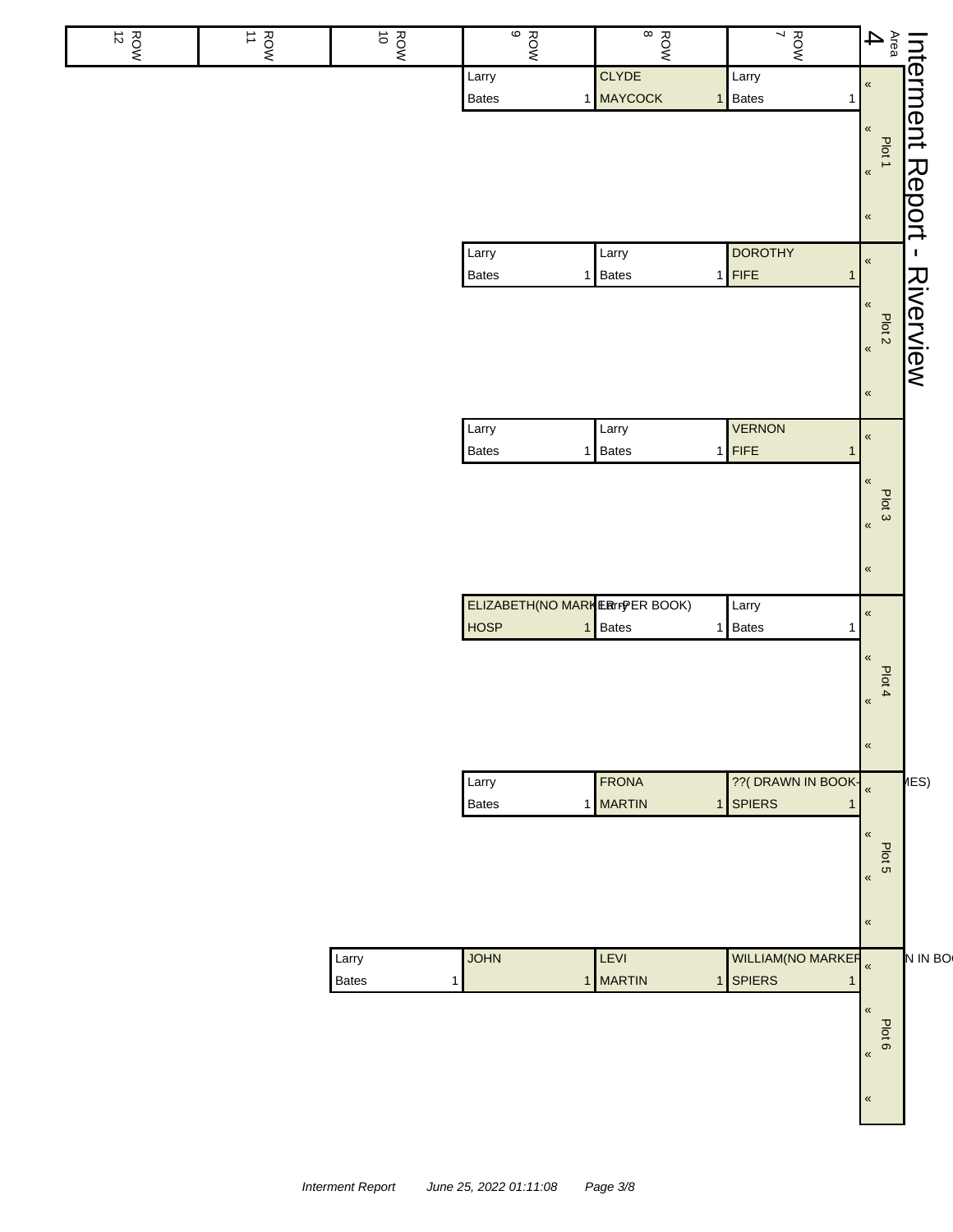| $\vec{z}$<br>ROW               | $rac{1}{1}$                               | $\vec{o}$<br>ROW          | $\frac{RON}{9}$   | $\infty$<br>ROW           | $\frac{1}{7}$    |                                                               |               |
|--------------------------------|-------------------------------------------|---------------------------|-------------------|---------------------------|------------------|---------------------------------------------------------------|---------------|
| Larry                          | Larry                                     | <b>GERALD</b>             | KEITH             | Lee                       | Larry            |                                                               |               |
| Bates<br>1                     | <b>Bates</b>                              | 1 HANSEN<br>$\mathbf{1}$  | <b>SORENSEN</b>   | 1 Hubbard                 | 1 Bates          | Interment Report -<br>Area Plot 25<br>4 <b>Contra Plot 25</b> |               |
| Larry                          | Larry                                     | Larry                     | Elizabeth         | M                         | Larry            | «                                                             | J,            |
| Bates<br>1                     | <b>Bates</b><br>1                         | <b>Bates</b>              | 1 Sorensen        | 1 HUBBARD                 | 1 Bates          |                                                               |               |
|                                |                                           |                           |                   |                           |                  | «<br>$B$ lot 26<br>$\pmb{\kappa}$                             | Riverview     |
| Larry                          | <b>TONYA</b>                              | Larry                     | <b>DAVID</b>      | W.                        | Larry            | $\pmb{\kappa}$                                                |               |
| Bates<br>1                     | <b>HOLGATE</b><br>1                       | Bates                     | 1 SORENSEN        | 1 HUBBARD<br>$\mathbf{1}$ | Bates            |                                                               |               |
|                                |                                           |                           |                   |                           |                  | «<br>Plot 27<br>$\pmb{\kappa}$<br>$\pmb{\ll}$                 |               |
| Larry                          | Avery                                     | Α.                        | AMBER             | Terri                     | ROCKY(MARKER UNF |                                                               | <b>BE-FRO</b> |
| <b>Bates</b><br>$\mathbf{1}$   | Kamachi<br>$\mathbf{1}$                   | <b>SWENSEN</b>            | 1 KAMACHI         | 1 Singleton               | 1 ANDERSON       |                                                               |               |
|                                |                                           |                           |                   |                           |                  | «<br><b>Plot 28</b><br>«<br>$\pmb{\mathfrak{C}}$              |               |
| <b>LEWIS</b>                   | Larry                                     | ANDREW                    | Larry             | <b>ASAO</b>               | EVELYN           | $\overline{\mathbf{X}}$                                       |               |
| ERDMAN<br>$\mathbf{1}$         | <b>Bates</b>                              | 1 SWENSEN<br>$\mathbf{1}$ | <b>Bates</b>      | 1 KAMACHI                 | 1 BROWER         |                                                               |               |
|                                |                                           |                           |                   |                           |                  | «<br><b>Plot 29</b><br>$\overline{\mathbf{K}}$                |               |
|                                |                                           |                           |                   |                           |                  | «                                                             |               |
|                                | <b>DELYN(NNO MARKER MARYTTEN IN BOOK)</b> | DIANE "DODE"              | Larry             | <b>AKIRA</b>              | LEROY            | «                                                             |               |
| <b>GLEMBIN</b><br>$\mathbf{1}$ | Bates                                     | 1 SWENSEN<br>$\mathbf{1}$ | <b>Bates</b><br>1 | KAMACHI                   | 1 BROWER         |                                                               |               |
|                                |                                           |                           |                   |                           |                  | «<br>$500$ $\approx$                                          |               |
|                                |                                           |                           |                   |                           |                  | «                                                             |               |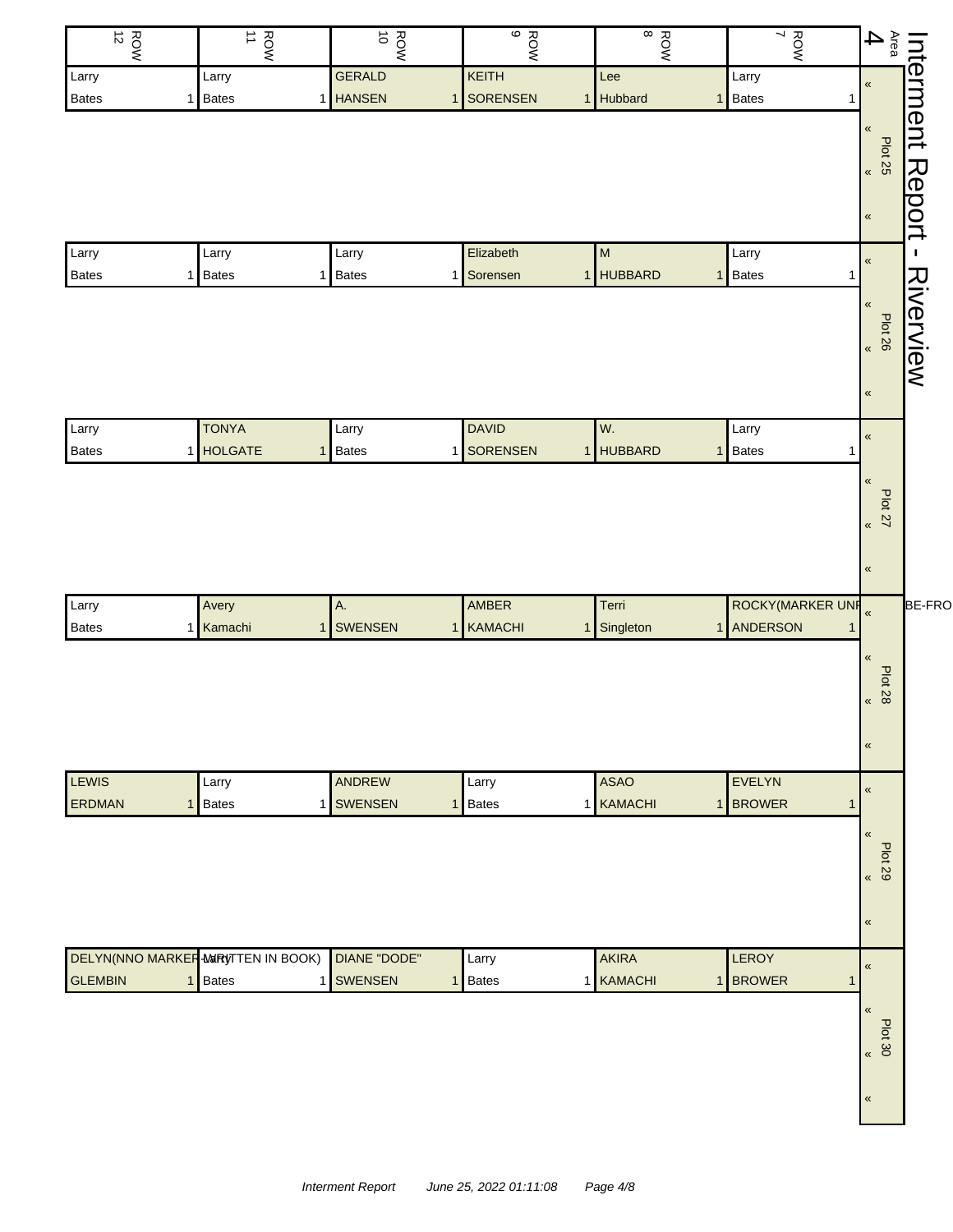| $rac{R}{18}$ | $rac{ROM}{17}$ | $\vec{\circ}$<br>ROW | $rac{R}{15}$ | $\frac{ROM}{14}$ | $\vec{\omega}$<br>ROW | $\overline{\mathbf{4}}$                                                                   |                              |
|--------------|----------------|----------------------|--------------|------------------|-----------------------|-------------------------------------------------------------------------------------------|------------------------------|
|              |                |                      |              |                  |                       | $\pmb{\alpha}$<br>$\pmb{\alpha}$<br>Plot 1<br>$\overline{\mathbf{R}}$<br>$\pmb{\kappa}$   | Interment Report - Riverview |
|              |                |                      |              |                  |                       | $\pmb{\alpha}$<br>$\pmb{\alpha}$<br>Plot <sub>2</sub><br>$\pmb{\alpha}$<br>$\pmb{\kappa}$ |                              |
|              |                |                      |              |                  |                       | $\pmb{\kappa}$<br>$\pmb{\kappa}$<br>Plot 3<br>$\pmb{\alpha}$<br>$\pmb{\kappa}$            |                              |
|              |                |                      |              |                  |                       | $\pmb{\alpha}$<br>$\pmb{\ll}$<br>Plot 4<br>$\pmb{\alpha}$<br>$\pmb{\ll}$                  |                              |
|              |                |                      |              |                  |                       | $\pmb{\ll}$<br>$\pmb{\ll}$<br>Plot 5<br>$\pmb{\kappa}$<br>$\pmb{\ll}$                     |                              |
|              |                |                      |              |                  |                       | $\pmb{\ll}$<br>$\pmb{\ll}$<br>Plot 6<br>$\pmb{\kappa}$<br>$\,\,\ll$                       |                              |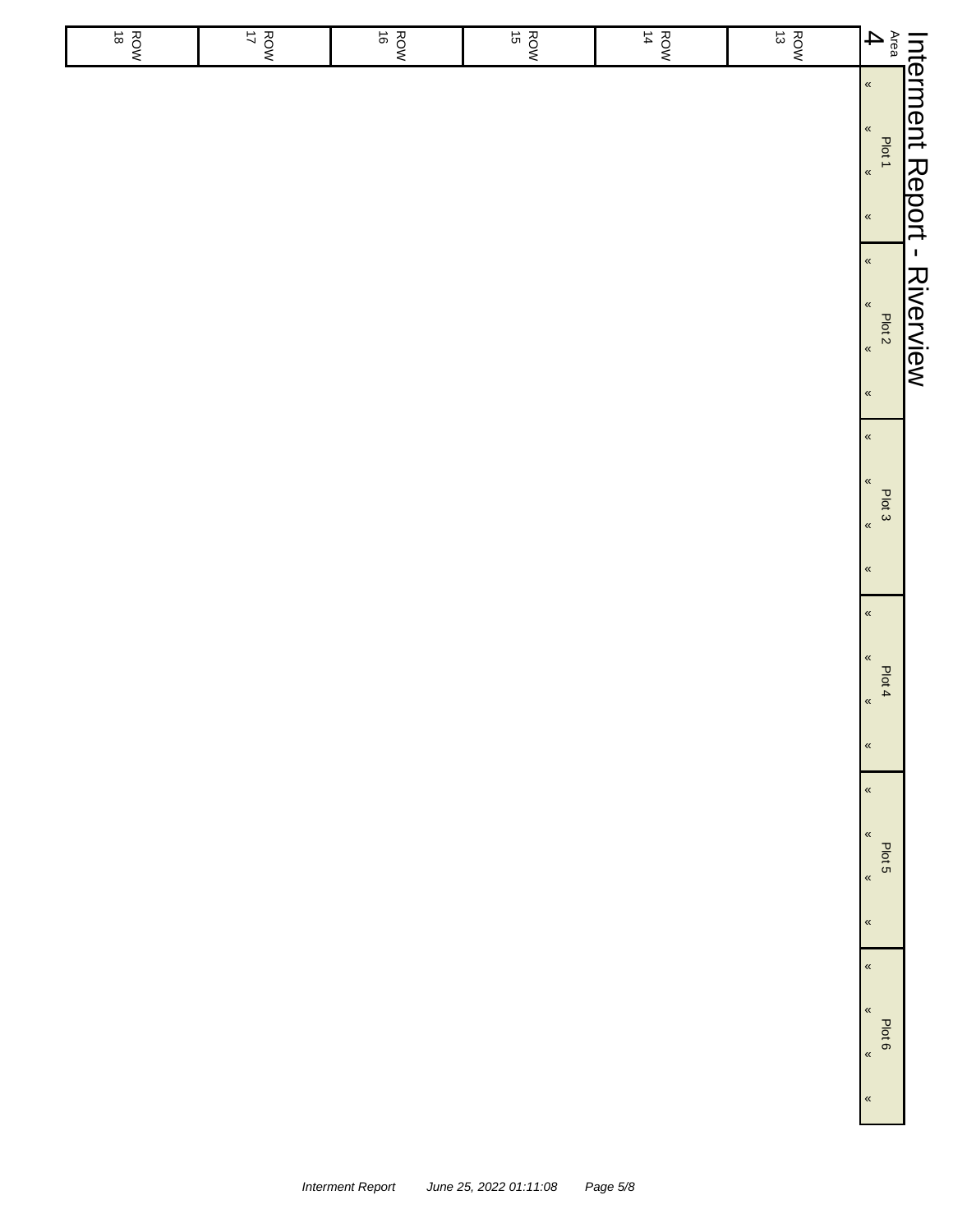| ROW<br>18      | ROW<br>17                      | $\vec{\circ}$<br>ROW         | ROW<br>15                     | $\frac{ROW}{14}$   | $\frac{ROW}{13}$                 | $\mathop{\mathsf{A}\vphantom{a}}\nolimits^{\mathop{}\nolimits_{\mathsf{G}\vphantom{a}}^{\mathop{}\nolimits_{\mathsf{G}\vphantom{a}}^{\mathop{}\nolimits_{\mathsf{G}}}}\mathop{}\nolimits^{\mathop{}\nolimits_{\mathsf{G}\vphantom{a}}^{\mathop{}\nolimits_{\mathsf{G}}}}\mathop{}\nolimits^{\mathop{}\nolimits_{\mathsf{G}\vphantom{a}}^{\mathop{}\nolimits_{\mathsf{G}}}}\mathop{}\nolimits^{\mathop{}\nolimits_{\mathsf{G}\vphantom{a}}^{\mathop{}\nolimits_{\mathsf{G}}}}\mathop{}\nolimits^{\mathop$<br>Interment Report |
|----------------|--------------------------------|------------------------------|-------------------------------|--------------------|----------------------------------|------------------------------------------------------------------------------------------------------------------------------------------------------------------------------------------------------------------------------------------------------------------------------------------------------------------------------------------------------------------------------------------------------------------------------------------------------------------------------------------------------------------------------|
| Larry          | <b>BABE(NON MARKER)</b>        | <b>SAMUEL</b>                | <b>WILLIAM</b>                | <b>JULIA</b>       | <b>MABEL</b>                     | $\pmb{\mathcal{R}}$                                                                                                                                                                                                                                                                                                                                                                                                                                                                                                          |
| <b>Bates</b>   | 1 ANTERBAUM                    | 1 GARRETT                    | <b>HAULMAN</b><br>$\mathbf 1$ | 1 ROBLES           | 1 HANSEN                         | 1                                                                                                                                                                                                                                                                                                                                                                                                                                                                                                                            |
|                |                                |                              |                               |                    |                                  | «                                                                                                                                                                                                                                                                                                                                                                                                                                                                                                                            |
|                |                                |                              |                               |                    |                                  | Plot 25                                                                                                                                                                                                                                                                                                                                                                                                                                                                                                                      |
|                |                                |                              |                               |                    |                                  |                                                                                                                                                                                                                                                                                                                                                                                                                                                                                                                              |
|                |                                |                              |                               |                    |                                  | $\pmb{\kappa}$                                                                                                                                                                                                                                                                                                                                                                                                                                                                                                               |
| Larry          | <b>BABY GIRL (NO MARK EMMA</b> |                              | <b>DAN</b>                    |                    | <b>MONIQUE)NO MARKE RAY</b>      | $\mathbf{I}$<br>$\pmb{\mathcal{R}}$                                                                                                                                                                                                                                                                                                                                                                                                                                                                                          |
| <b>Bates</b>   | 1 BROWN                        | 1 MAYNE                      | <b>SHEEHAN</b><br>$\mathbf 1$ | 1 ROSALES          | 1 HANSEN                         | $\mathbf 1$                                                                                                                                                                                                                                                                                                                                                                                                                                                                                                                  |
|                |                                |                              |                               |                    |                                  | Riverview<br>«                                                                                                                                                                                                                                                                                                                                                                                                                                                                                                               |
|                |                                |                              |                               |                    |                                  | Plot 26                                                                                                                                                                                                                                                                                                                                                                                                                                                                                                                      |
|                |                                |                              |                               |                    |                                  |                                                                                                                                                                                                                                                                                                                                                                                                                                                                                                                              |
|                |                                |                              |                               |                    |                                  | $\pmb{\mathcal{R}}$                                                                                                                                                                                                                                                                                                                                                                                                                                                                                                          |
|                |                                |                              |                               |                    |                                  |                                                                                                                                                                                                                                                                                                                                                                                                                                                                                                                              |
| Larry          | <b>WILLIAM</b>                 | IDA(NO MARKER-IN B RAY       |                               | <b>JOHN</b>        | FRANK(NO MARKER-                 | $\overline{\mathbf{K}}$                                                                                                                                                                                                                                                                                                                                                                                                                                                                                                      |
| <b>Bates</b>   | 1 BOWDEN                       | 1 SPROUL                     | 1 PEARCE                      | 1 LIEBE            | <b>ROBL</b><br>$\mathbf{1}$      |                                                                                                                                                                                                                                                                                                                                                                                                                                                                                                                              |
|                |                                |                              |                               |                    |                                  | «                                                                                                                                                                                                                                                                                                                                                                                                                                                                                                                            |
|                |                                |                              |                               |                    |                                  | <b>Plot 27</b><br>$\overline{\mathbf{K}}$                                                                                                                                                                                                                                                                                                                                                                                                                                                                                    |
|                |                                |                              |                               |                    |                                  |                                                                                                                                                                                                                                                                                                                                                                                                                                                                                                                              |
|                |                                |                              |                               |                    |                                  | «                                                                                                                                                                                                                                                                                                                                                                                                                                                                                                                            |
| Larry          | Larry                          | <b>FLOYD</b>                 | Larry                         | <b>PRISCILLA</b>   | <b>AXEL</b>                      |                                                                                                                                                                                                                                                                                                                                                                                                                                                                                                                              |
| Bates          | Bates<br>1                     | 1 APPLEGATE                  | <b>Bates</b><br>$\mathbf{1}$  | 1 ROBLES           | <b>GUSTAFSON</b><br>$\mathbf{1}$ | $\pmb{\mathcal{R}}$<br>$\mathbf{1}$                                                                                                                                                                                                                                                                                                                                                                                                                                                                                          |
|                |                                |                              |                               |                    |                                  | «                                                                                                                                                                                                                                                                                                                                                                                                                                                                                                                            |
|                |                                |                              |                               |                    |                                  | <b>Plot 28</b>                                                                                                                                                                                                                                                                                                                                                                                                                                                                                                               |
|                |                                |                              |                               |                    |                                  | «                                                                                                                                                                                                                                                                                                                                                                                                                                                                                                                            |
|                |                                |                              |                               |                    |                                  |                                                                                                                                                                                                                                                                                                                                                                                                                                                                                                                              |
|                |                                |                              |                               |                    |                                  | «                                                                                                                                                                                                                                                                                                                                                                                                                                                                                                                            |
| Larry          | <b>RICHARD</b>                 | Larry                        | Larry                         | Alice              | ALEDA                            | $\pmb{\mathsf{M}}$                                                                                                                                                                                                                                                                                                                                                                                                                                                                                                           |
| Bates          | 1 SCHROEDER                    | $\mathbf{1}$<br><b>Bates</b> | <b>Bates</b><br>1             | 1 Parkinson        | <b>HARRELL</b><br>1              | $\mathbf{1}$                                                                                                                                                                                                                                                                                                                                                                                                                                                                                                                 |
|                |                                |                              |                               |                    |                                  | $\overline{\mathbf{X}}$                                                                                                                                                                                                                                                                                                                                                                                                                                                                                                      |
|                |                                |                              |                               |                    |                                  | <b>Plot 29</b>                                                                                                                                                                                                                                                                                                                                                                                                                                                                                                               |
|                |                                |                              |                               |                    |                                  | «                                                                                                                                                                                                                                                                                                                                                                                                                                                                                                                            |
|                |                                |                              |                               |                    |                                  | «                                                                                                                                                                                                                                                                                                                                                                                                                                                                                                                            |
|                |                                |                              |                               |                    |                                  |                                                                                                                                                                                                                                                                                                                                                                                                                                                                                                                              |
| <b>BRENT</b>   | Larry                          | LEAF                         | Larry                         | ELDON              | WAYNE                            | «                                                                                                                                                                                                                                                                                                                                                                                                                                                                                                                            |
| <b>COLBORN</b> | 1 Bates                        | $1$ TREE                     | <b>Bates</b><br>$\mathbf 1$   | 1 <b>PARKINSON</b> | 1 HARRELL                        | 1                                                                                                                                                                                                                                                                                                                                                                                                                                                                                                                            |
|                |                                |                              |                               |                    |                                  | «                                                                                                                                                                                                                                                                                                                                                                                                                                                                                                                            |
|                |                                |                              |                               |                    |                                  | Plot 30<br>«                                                                                                                                                                                                                                                                                                                                                                                                                                                                                                                 |
|                |                                |                              |                               |                    |                                  |                                                                                                                                                                                                                                                                                                                                                                                                                                                                                                                              |
|                |                                |                              |                               |                    |                                  | «                                                                                                                                                                                                                                                                                                                                                                                                                                                                                                                            |
|                |                                |                              |                               |                    |                                  |                                                                                                                                                                                                                                                                                                                                                                                                                                                                                                                              |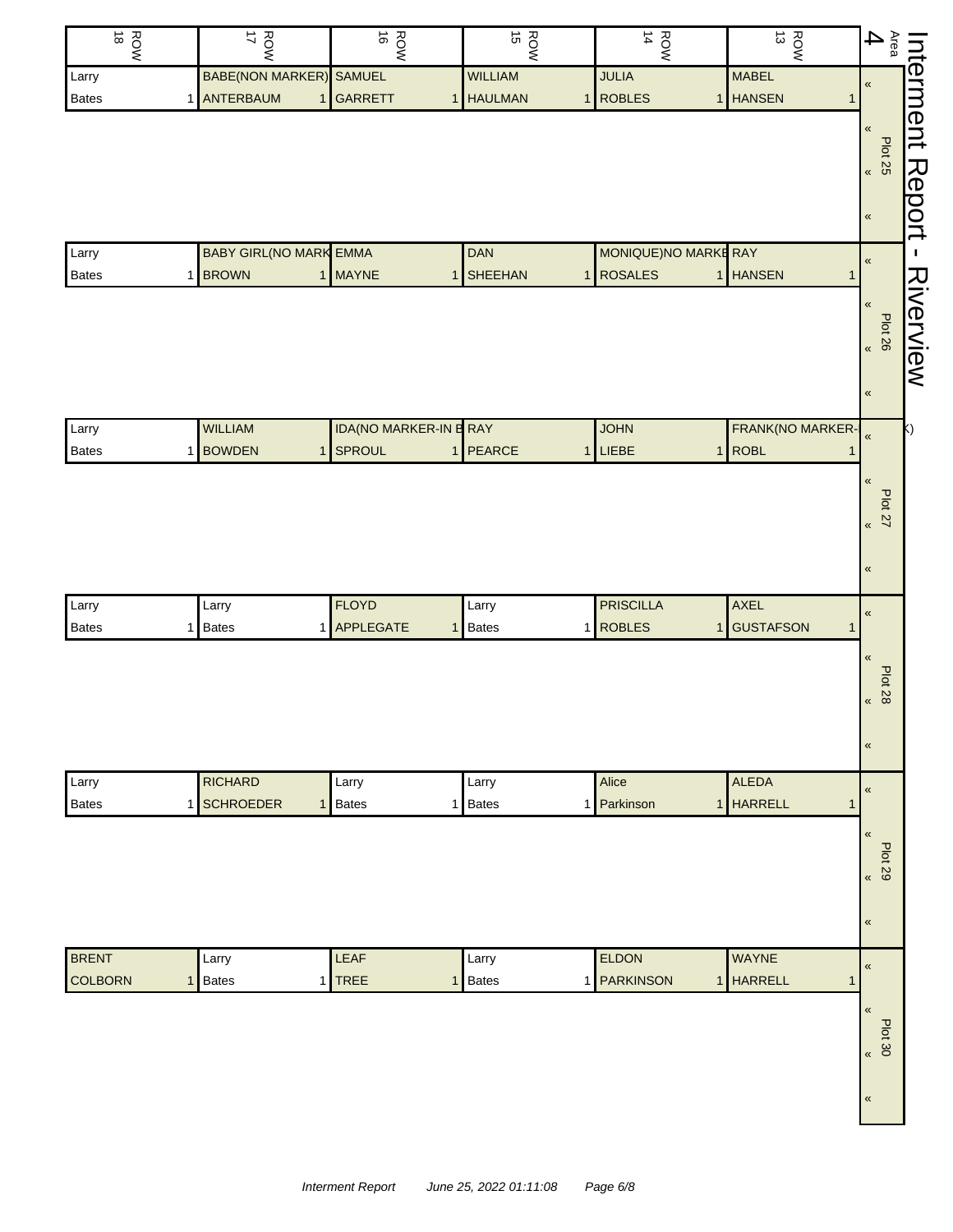| $\frac{ROW}{24}$ | $\frac{ROW}{23}$ | 22<br>ROW | $\frac{ROW}{21}$ | <b>ROW</b><br>20 | $\vec{\circ}$<br>ROW | $\overline{\mathbf{4}}$                                                                    |                              |
|------------------|------------------|-----------|------------------|------------------|----------------------|--------------------------------------------------------------------------------------------|------------------------------|
|                  |                  |           |                  |                  |                      | $\langle\!\langle$<br>$\pmb{\alpha}$<br>Plot 1<br>$\pmb{\alpha}$<br>$\pmb{\alpha}$         | Interment Report - Riverview |
|                  |                  |           |                  |                  |                      | $\pmb{\alpha}$<br>$\pmb{\alpha}$<br>Plot <sub>2</sub><br>$\pmb{\alpha}$<br>$\,\alpha$      |                              |
|                  |                  |           |                  |                  |                      | $\,\alpha$<br>$\pmb{\kappa}$<br>Plot 3<br>$\pmb{\kappa}$<br>$\,\alpha$                     |                              |
|                  |                  |           |                  |                  |                      | $\pmb{\kappa}$<br>$\pmb{\kappa}$<br>Plot 4<br>$\pmb{\kappa}$<br>$\pmb{\kappa}$             |                              |
|                  |                  |           |                  |                  |                      | $\pmb{\kappa}$<br>$\pmb{\ll}$<br>Plot 5<br>$\pmb{\kappa}$                                  |                              |
|                  |                  |           |                  |                  |                      | $\pmb{\kappa}$<br>$\pmb{\ll}$<br>$\pmb{\ll}$<br>Plot 6<br>$\pmb{\kappa}$<br>$\pmb{\kappa}$ |                              |